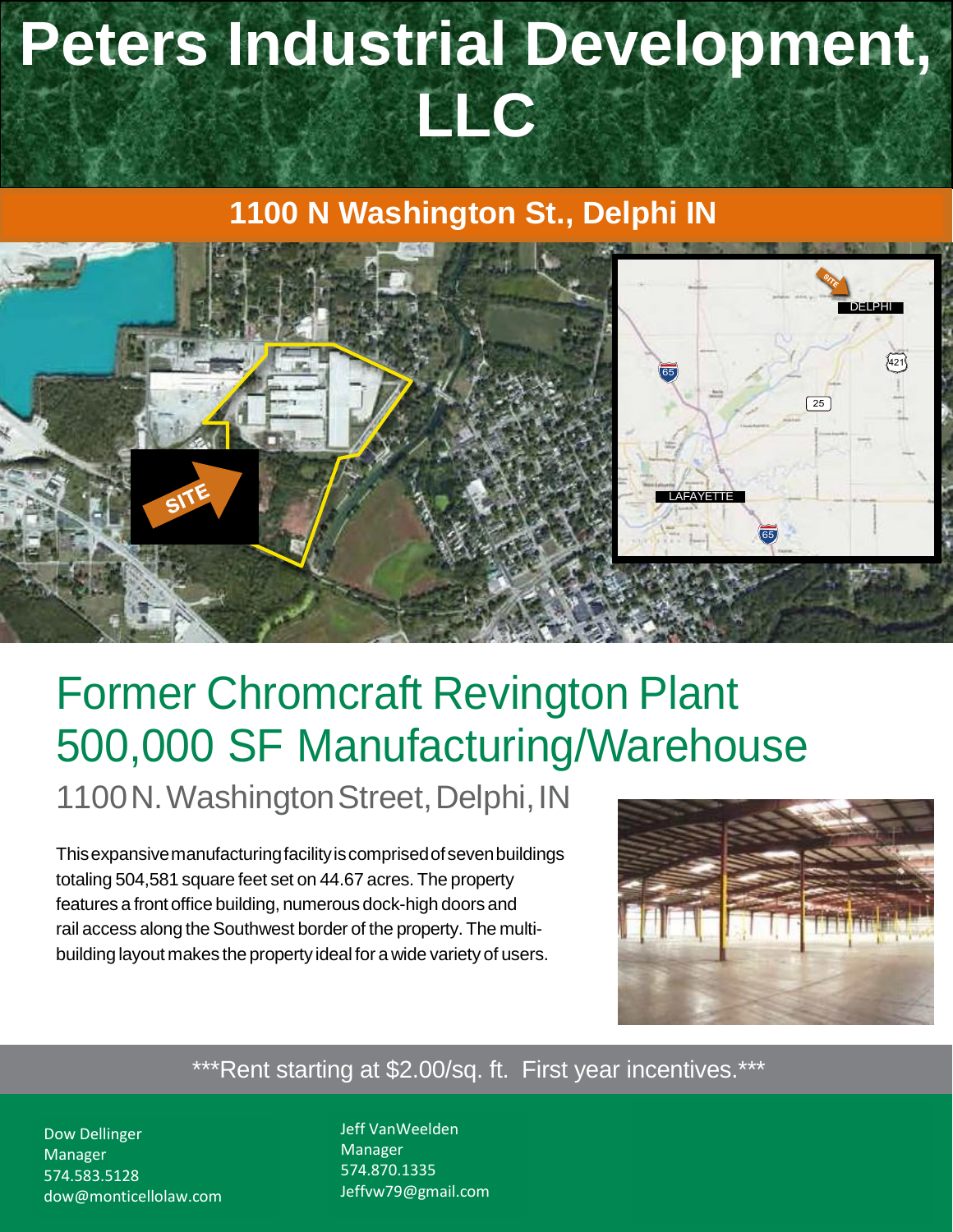

Located within 25 miles from Lafayette and 64 miles from the Indianapolis International Airport, the property benefits from proximity to US-421, IN-39, SR 25 and the New Hoosier HeartlandCorridor.



### **Property Highlights:**

| Size:         | 504,581 SF  |
|---------------|-------------|
| Acreage:      | 44.67 AC    |
| Office space: | 8,500 SQ FT |

#### **Nearby locations:**

| ompan |  |  |
|-------|--|--|
|       |  |  |

Nanshan America Lafayette 24 miles Caterpillar, Inc. Lafayette 18.9 miles Subaru of Indiana Automotive Lafayette 22.5 miles Chrysler Indiana Kokomo 33.8 miles General Motors **Kokomo** 38.1 miles

| Company                      | City      | <b>Distance</b> |
|------------------------------|-----------|-----------------|
| Nanshan America              | Lafayette | 24 miles        |
| Caterpillar, Inc.            | Lafayette | $18.9$ mile     |
| Subaru of Indiana Automotive | Lafayette | $22.5$ mile     |
| Chrysler Indiana             | Kokomo    | 33.8 mile       |
| General Motors               | Kokomo    | 38.1 mile       |